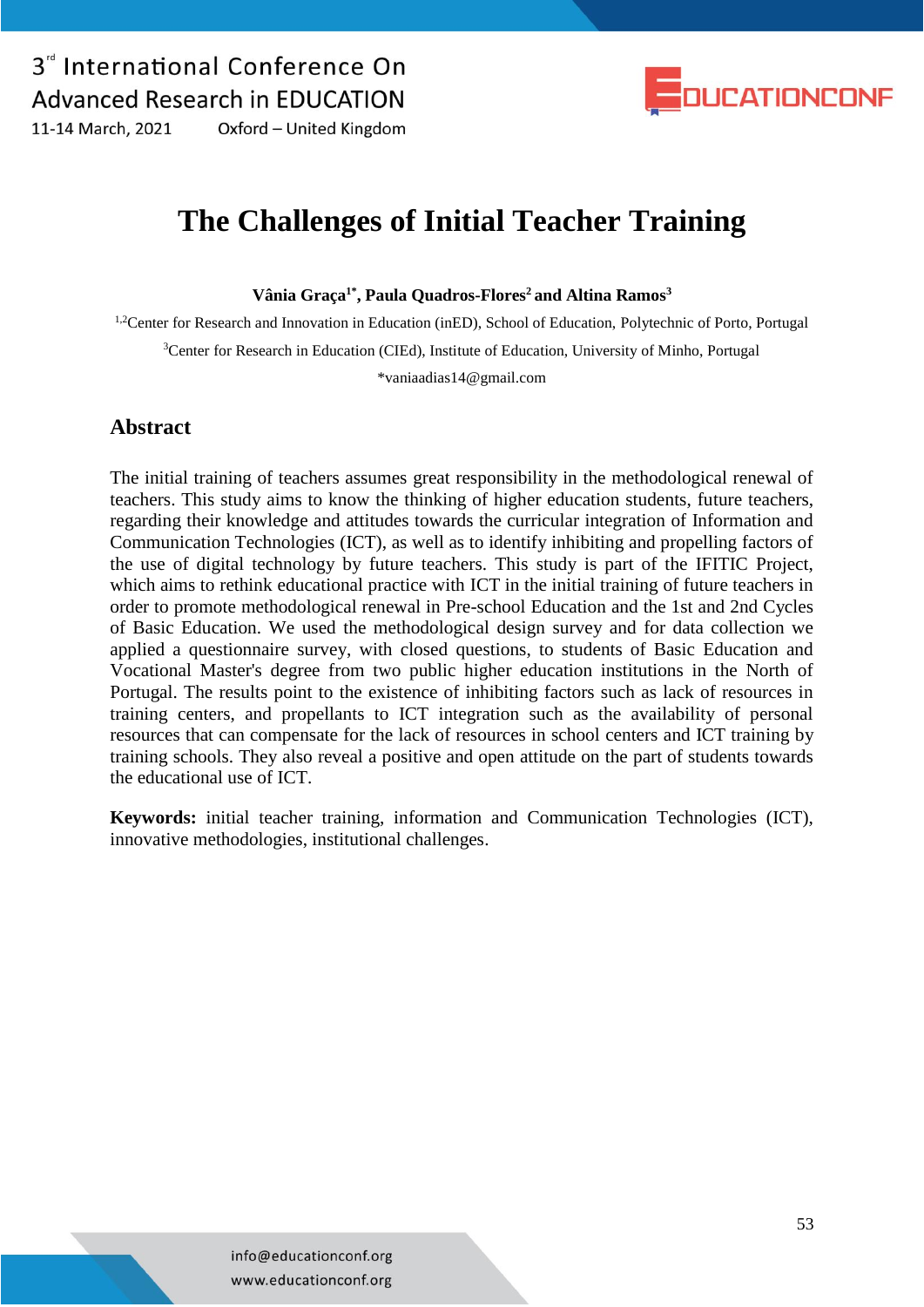

Oxford - United Kingdom 11-14 March, 2021

### **1. Introduction**

The quality of initial teacher training represents a current challenge for teacher training institutions, since preparing quality teachers for 21st century schools (Flores, 2015) implies the development of knowledge and skills in order to foster reflective, critical and creative teachers in a multicultural, technological and knowledge society (Hargreaves, 2004). In order to promote relevant technological and pedagogical knowledge in teaching a content, appropriating technologies, it is important that future teachers have technological resources, but their representations and knowledge in the construction of their teaching professionalism are equally important.

This study is part of the IFITIC Project "Innovate with ICT in Initial Teacher Education to Promote Methodological Renewal in Pre-school Education and in the 1st and 2nd EC", which involves the School of Education of Porto, the University of Minho and the University of Vigo, and aims to rethink educational practice with ICT in the initial training of future teachers in order to promote methodological renewal in Pre-school Education and the 1st and 2nd Cycles of Basic Education.

In this sense, the aim of the study is to know the thinking of future teachers regarding their knowledge and attitudes towards the curricular integration of Information and Communication Technologies (ICT), as well as to identify inhibiting and propelling factors of the use of digital technology by future teachers.

### **2. (Re) thinking about initial teacher training**

Reflecting on the initial training of teachers currently implies rethinking five major challenges: a) the new ways of learning and teaching; b) the cultural diversity of students; c) the integration of ICT in the classroom; and d) the development of skills, competencies, values and attitudes for the student of the 21st century (Galvão, Ponte & Jonis, 2018) and for the teacher of the digital age.

Learning and teaching today requires the planning of a set of learning opportunities, through strategic plans that integrate ICT in learning processes and significant practices (Almeida & Valente, 2011), taking into account the interests and needs of students, their cultural diversity and the development of skills and values present in the Student Out of School Profile (Oliveira-Martins et al., 2017). These competencies and values in the Student Profile are in line with the dimensions of global OECD competence for the 21st century (Fig. 1).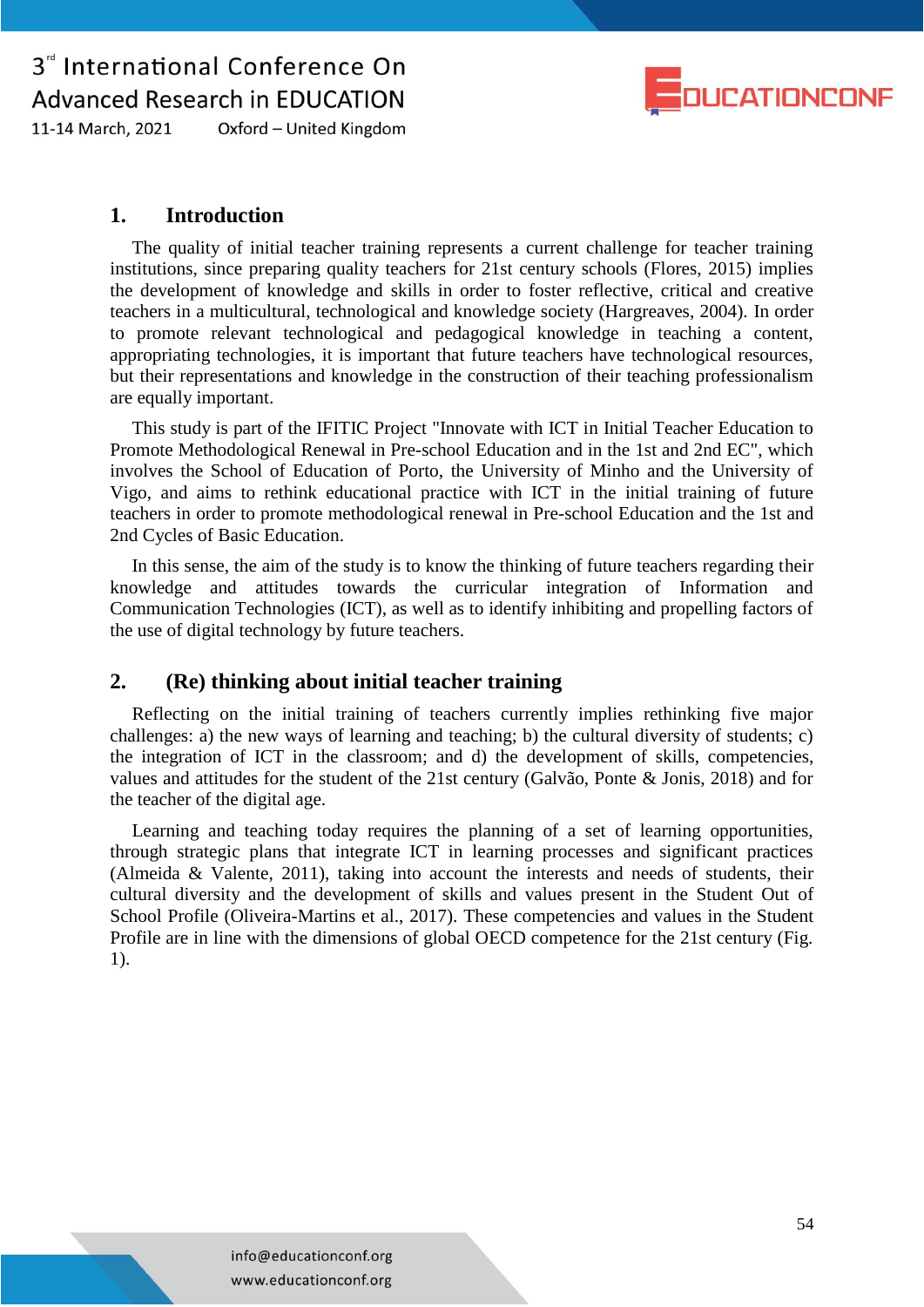

11-14 March, 2021 Oxford - United Kingdom





*Source: Retirado de Faria et al., (2017), based on the Global Competency for an inclusive world publication (OECD, 2016, p. 6)*

Global Competence requires the knowledge and understanding of global issues, as well as intercultural knowledge and understanding.

The skills dimension requires the ability to communicate appropriately and effectively with people from other cultures, to adjust thoughts, behaviors according to new contexts, because as Faria et al., (2017) "the individual may have a wide range of knowledge, understanding and skills/skills, but lack the willingness to use them" (p. 60). The globally competent behavior and attitudes imply a posture of openness and respect for the individual, since the attitudes themselves revolve around values that are normally the reflection of the context in which the individual is inserted. It is the development of these skills that will make the citizen of tomorrow.

The present scheme, although directed towards the global competence of the student, is closely related to the global competence that is also expected to develop in the initial training of teachers, providing them with skills, knowledge and attitudes that meet the training requirements of the 21st century.

It demands, therefore, that teachers in initial training transform their educational practices, mobilizing disciplinary, curricular, experiential and technological knowledge (Tardif, 2002) into a socio-constructivist process (Azenha, 2010) in which social interaction takes on importance in the transformation for the development of teaching professionalism.

On the other hand, we consider relevant the integration of principles that stimulate research-based learning (action-research, evidence-based teaching), the pedagogical use of ICT in the classroom, cooperative and collaborative learning, and the ability to build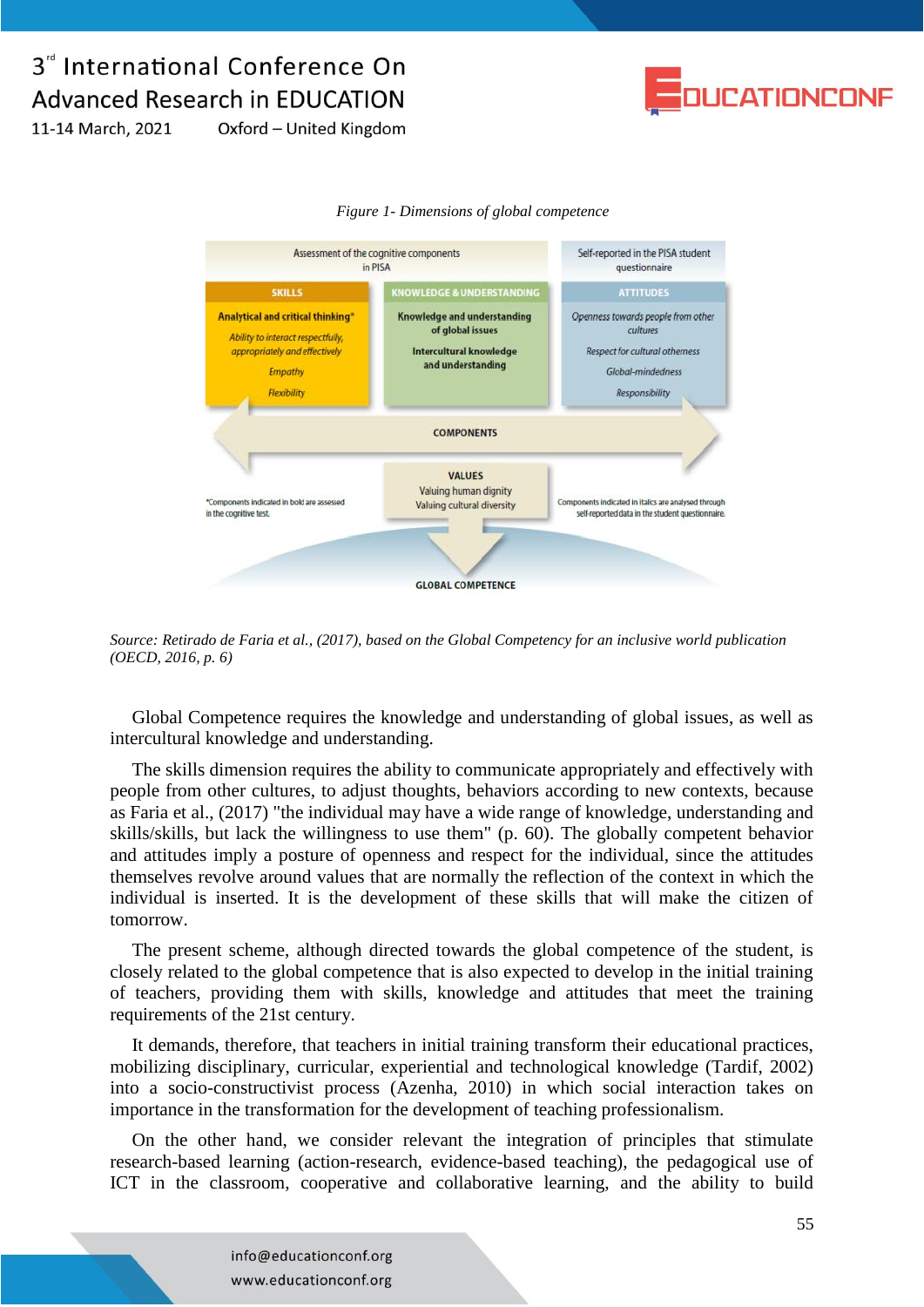

Oxford - United Kingdom 11-14 March, 2021

> professional skills in the dialogue theory/practice important for the beginning of professional activity.

> In Leite e Ribeiro (2012) vision, ICT empowers new teaching and learning methods, but they need a process of appropriation, not only by future teachers, but also by cooperating teachers and institutional supervisors. Therefore, the training and experience of the cooperative teacher and the institutional supervisor in guiding educational practice, stimulating activities that pedagogically integrate ICT in the dialectic process of teaching and learning (Galvão, Ponte & Jonis, 2018) is fundamental in an internship situation.

> Thus, the ICT domain is not only about knowing its applicability, it is fundamental to develop technological and pedagogical capacities for an effective ICT integration. That is why the HEIs responsible for initial teacher training must provide training in scientific, didactic, pedagogical and technological aspects, thus following the social, economic and technological changes as well as the diversity of the teaching activity in the labor market (Leite & Ribeiro, 2012; Ponte, 2000).

> Nóvoa (2019) refers to a "common house of formation and profession", uniting universities that train teachers, as a space for dialogue between university teachers dedicated to teacher training and teachers in the network. This "common house" allows the connection to the profession, through the articulation between the university, the society, the school and the teacher. According to the author, it is in this "house" that the relevant knowledge will be mobilized to train the teachers of the future and the place where the teaching profession is produced and valued.

> Aware that the initial and continuous training of the teacher will be done in a dynamic process throughout life, we consider that the initial training was a remarkable moment in the development of basic skills of the future teacher, in the construction of a multifaceted teacher profile, in constant pedagogical and curricular innovation, within a context that is increasingly technological and digital (Mesquita, Pires & Lopes, 2016).

### **3. Methodology**

For the present study, a research/methodology survey, also known as a survey (Gil, 2002), was used to evaluate the thoughts, opinions and feelings of groups of individuals by requesting information from a significant group of people about the problem under study. The survey consisted of closed questions and intended to know and identify factors inhibiting and propelling the use of digital technology by future teachers in training centers and institutions.

#### **3.1. Sample**

There were 111 students in initial teacher training for the Basic Education Degree and a professional Master's Degree, i.e. students who were carrying out professional practices at two public higher education institutions in northern Portugal. The Bachelor's Degree in Basic Education does not have didactic curricular units, but it does have a curricular unit that addresses and works on the integration of ICT in education. The Master's program has curricular units directed to didactics, and the students carry out a professional internship in which one of the objectives is the use of ICT in their educational practices in school centers.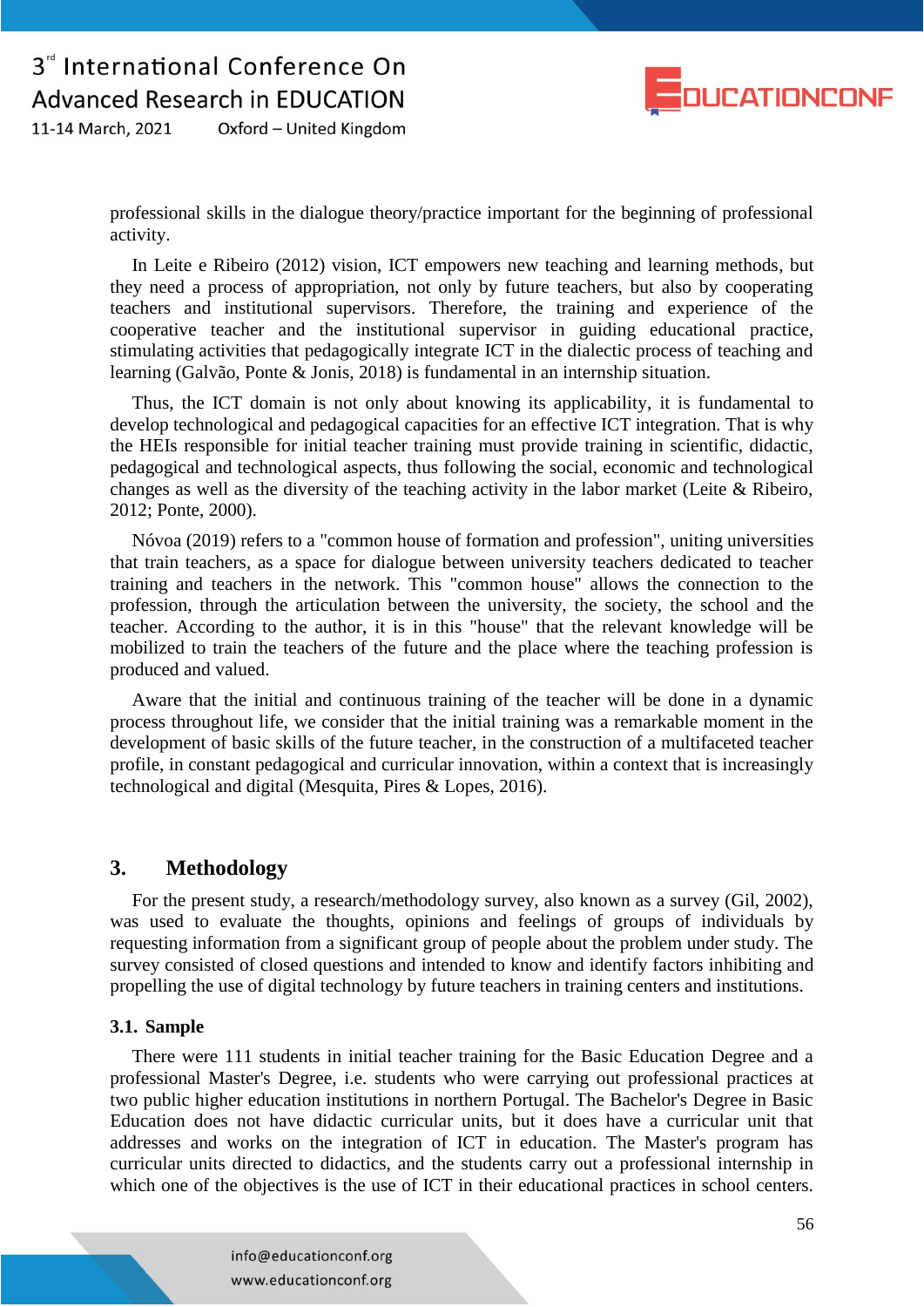

11-14 March, 2021 Oxford - United Kingdom

> Most of the students are female (97.3%), and only (2.7%) are male. The survey was applied at the end of the 2017/18 school year.

### **4. Analysis and discussion of results**

Knowing the thinking of future teachers regarding their knowledge and attitudes towards the curricular integration of Information and Communication Technologies (ICT) in their practices and identifying factors inhibiting and propelling the use of digital technology by future teachers is currently a challenge for teacher training institutions.

Our purpose was to identify factors that drive or inhibit the integration of ICT in educational practices, namely what digital resources students make available in their training institution, in internship centers and on a personal level. The answers are reflected in the graph (Fig. 2).



*Figure 2- Digital resources available in IES, internship centers and at the personal level*

*Source: Own authorship*

In general, figure 2 reveals that: internship centers are spaces poorly equipped with digital technologies and therefore offer fewer opportunities for ICT integration; the schools where they study respond to immediate needs with computers, *Internet*, *Wireless Networks* and projectors and that all students have personal resources (computer, *smartphone* and *Internet*), which favors the integration of ICT, compensating in some way (as figure 3 below seems to confirm), the failures in the school centers during the preparation of classes and the effective integration of digital technologies in their teaching practices with the objective of tracing significant learning paths for children (Almeida & Valente, 2011). Note that the computer (66%), the projector (70%), the *internet* (60%) and the interactive board (42%) are the most relevant resources in internship contexts. Since the *Wireless Network* exists in only 57% of the schools where they were educated, it will certainly be an inhibiting factor of collaborative practices for some of the students in training, or even individual research and production, as well as the lack of tablets (4%) and the insufficient number of laptops (14%), such as the video camera (7%) and photographic (7%). The school where they study reveals to have basic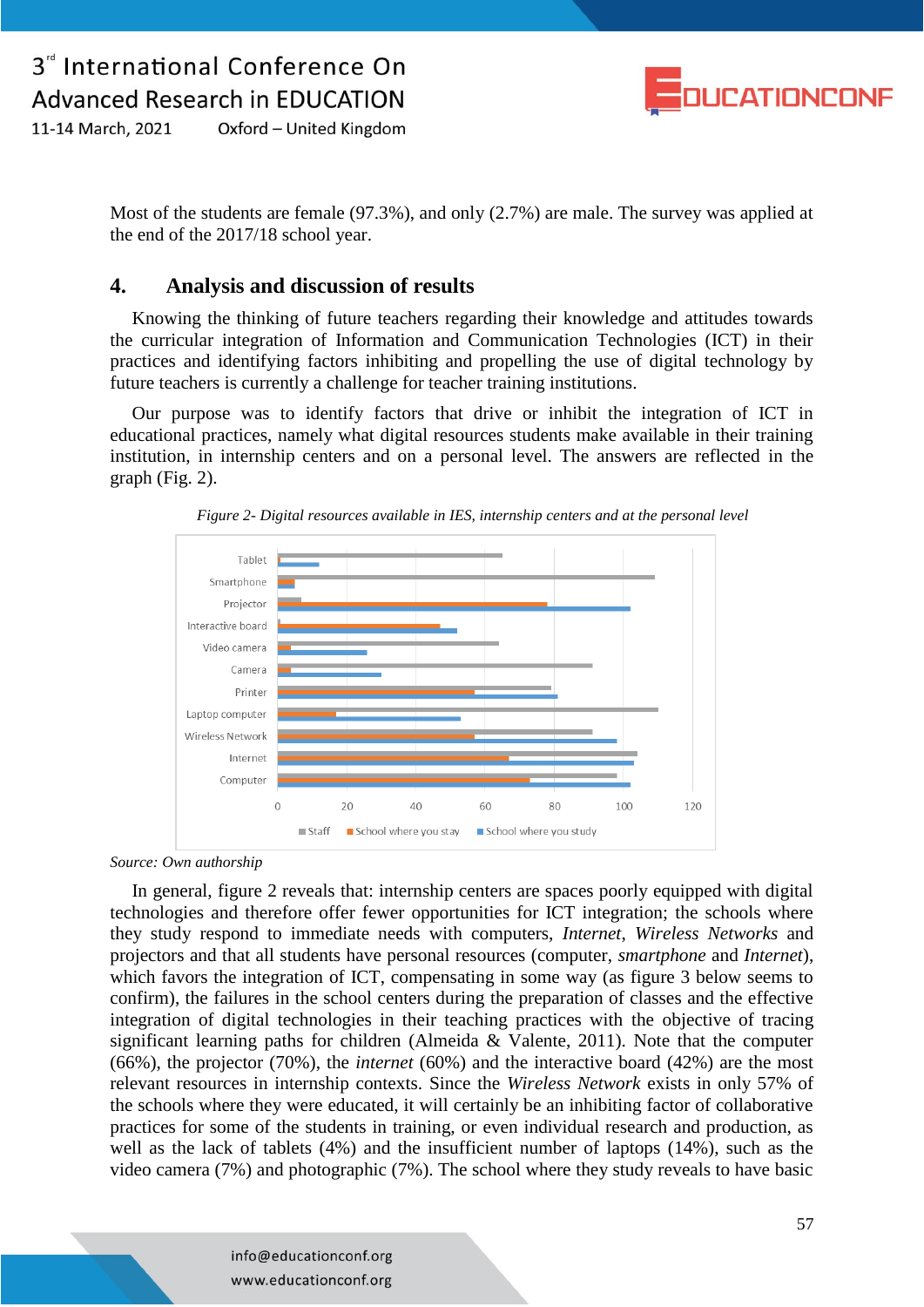

Oxford - United Kingdom 11-14 March, 2021

> resources to build knowledge for the future teacher. Most students have personal resources that allow them to prepare for renewed educational practices, if the student has technical and pedagogical knowledge and creative abilities to do so. Future teachers do not have an interactive board or projector, but they are not expected to possess such materials.

> In view of the above, namely the resources available in the internship centers, it was our purpose to realize what resources were most used in the educational practices in the internship centers by the future teachers (Fig. 3). The answers were introduced in a word cloud generator. In the cloud, the size of the word is directly proportional to the number of occurrences of that word in the text.

> > *Figure 3- Digital resources most used by students in internship centers.*

*(Word cloud)*



*Source: Own authorship*

There are a high number of occurrences that point to the computer, the projector and the cell phone as the most used resources in the training centers. This result shows that students in training make more use of the resources that the school centers provide, but also their personal ones, or eventually requested in the school where they study.

It also reveals that the Internet, or Wireless Network, allows access to tools relevant to your educational practices, in addition to the traditional Windows (Word, Excel and PowerPoint). Thus, those who have access to the Internet, or *Wireless Network*, report using tools for creating avatars (*Voki*), related to gamification (*Plickers, Kahoot, QRCodes*, *ClassDojo*), video viewing (*Youtube*), ebook creation (*Storyjumpe*r), Slides presentation (*Prezi*), Web pages (and even safe guidance on the Internet through *WebQuest*), Excel, Word, PowerPoint, Blog, various platforms (*Virtual School, NLVN, Geogebra*), concept map (*Mindmeister*), creative writing (*Tagxego*).

The most referenced digital resources point to the possibility of integrating digital technologies in active methodologies (Moran, 2015) in the educational practices of students in initial education, with a view to an open and networked education that enables students to be creative and build their own knowledge at their own pace and learning from others.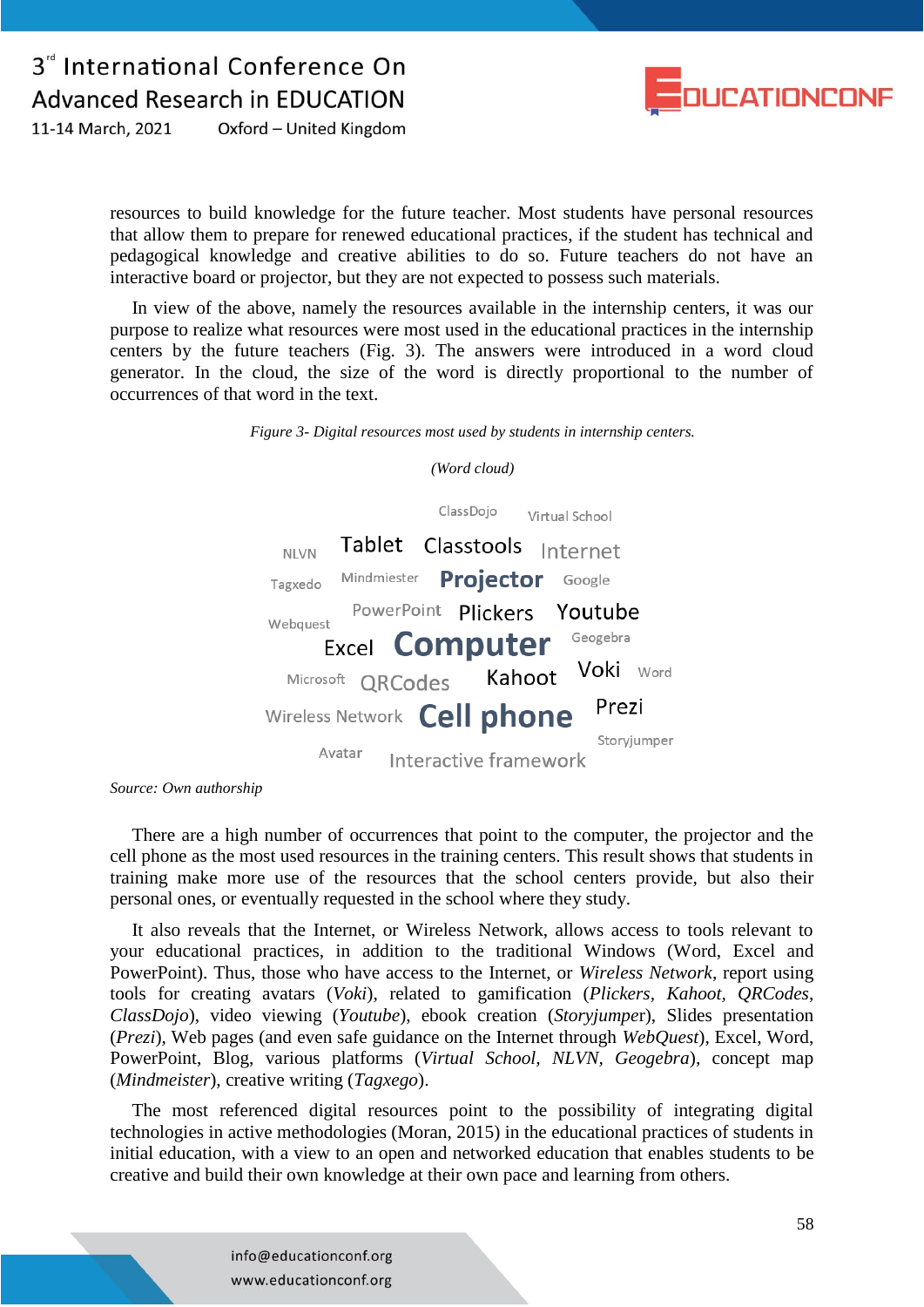

11-14 March, 2021 Oxford - United Kingdom

> We also wanted to know the frequency of use of these resources in School Centers to better understand what kind of digital resources students use most for the development of their educational practices in internship centers (Fig. 4).





#### *Source: Own authorship*

It turns out that most, rarely or never, use the spreadsheet, frequently use slide show, quick response software, camera and interactive whiteboard. Note that, compared to the previous figure, there seems to be a paradox, however, although most do not use these tools, about 20% often use immediate response *software* (quiz) and always use (35%), or often (20%) the interactive whiteboard, 30% often use the camera and only 5% frequently use the spreadsheet. The fact that they do not always use the same resource shows that students understand that they should be varied and selected only if they add value to the class, improving the learning process and motivation of children. If we consider "always" and "often", most students use internet, interactive whiteboard, video projector and *smartphone.*

Finally, it was our goal to perceive the level of agreement, through a Likert type scale, regarding some statements regarding the use of ICT, in order to better understand some attitudes on the part of students regarding the pedagogical use of ICT, as well as the development of learning opportunities in their training contexts (Fig. 5).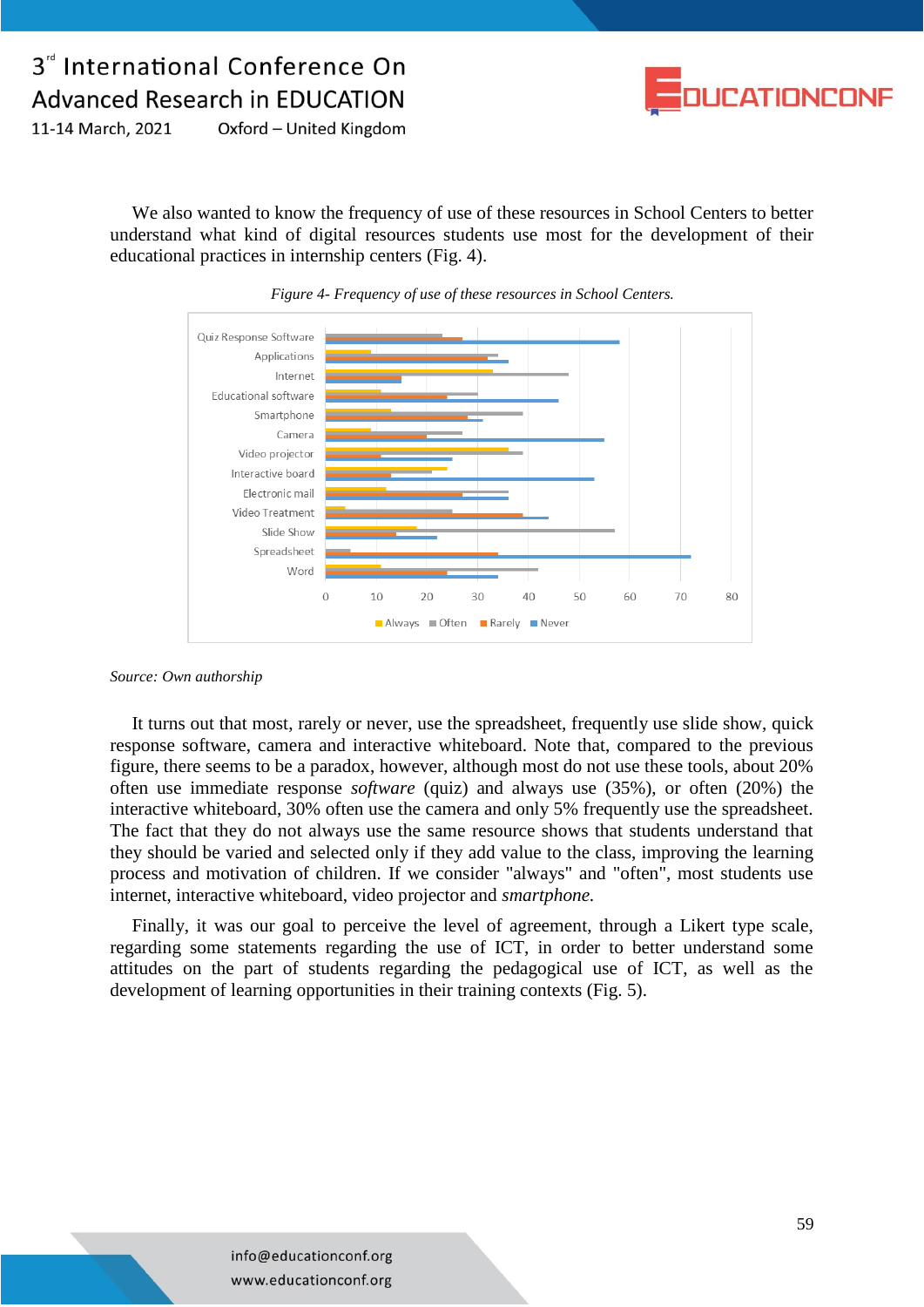

11-14 March, 2021 Oxford - United Kingdom





*Source: Own authorship*

It turns out that 50% would like to know more about ICT. Most of them say that ICT helps them to improve their classes (59%), that they feel motivated to use it and that they motivate students (61%), which means that they are aware of its beneficial effects, assuming a positive attitude towards its integration into educational practices. However, only 44% consider that ICTs help us build their knowledge; 38% believe that they handle information better because they use ICTs and that they facilitate their routines, which leads us to believe that most students have already understood that their knowledge is built on the interception of theory with practice, that it depends on their personal and professional skills, and that ICTs are resources that facilitate access to information. It should be noted that most students do not consider their ICT mastery better than they do (68%), which may indicate that they feel they have acquired the knowledge and skills to feel comfortable in front of a class of children. Confirming this, we find that they disagree that ICT in the classroom requires skills that they have not yet developed (49%), as well as disagree with the fact that computers frighten them. Finally, it should be noted that students consider that the training center has minimum conditions for using digital resources (35%), which leads us to an attempt to develop learning opportunities through strategic plans that integrate ICT in learning processes and significant practices (Almeida & Valente, 2011) by training institutions and training centers.

### **5. Conclusion**

Considering the issues of the study, the results show that internship centers are spaces that inhibit practices with ICT, since they do not have diverse resources that promote diverse practices with ICT, but that personal resources, and eventually those of the school where they study, can compensate for this limitation. In this sense, it seems to us that there is a need to include the "available technological equipment" dimension in the selection of internship centers, making it a facilitator of new learning environments, because it is in practice and in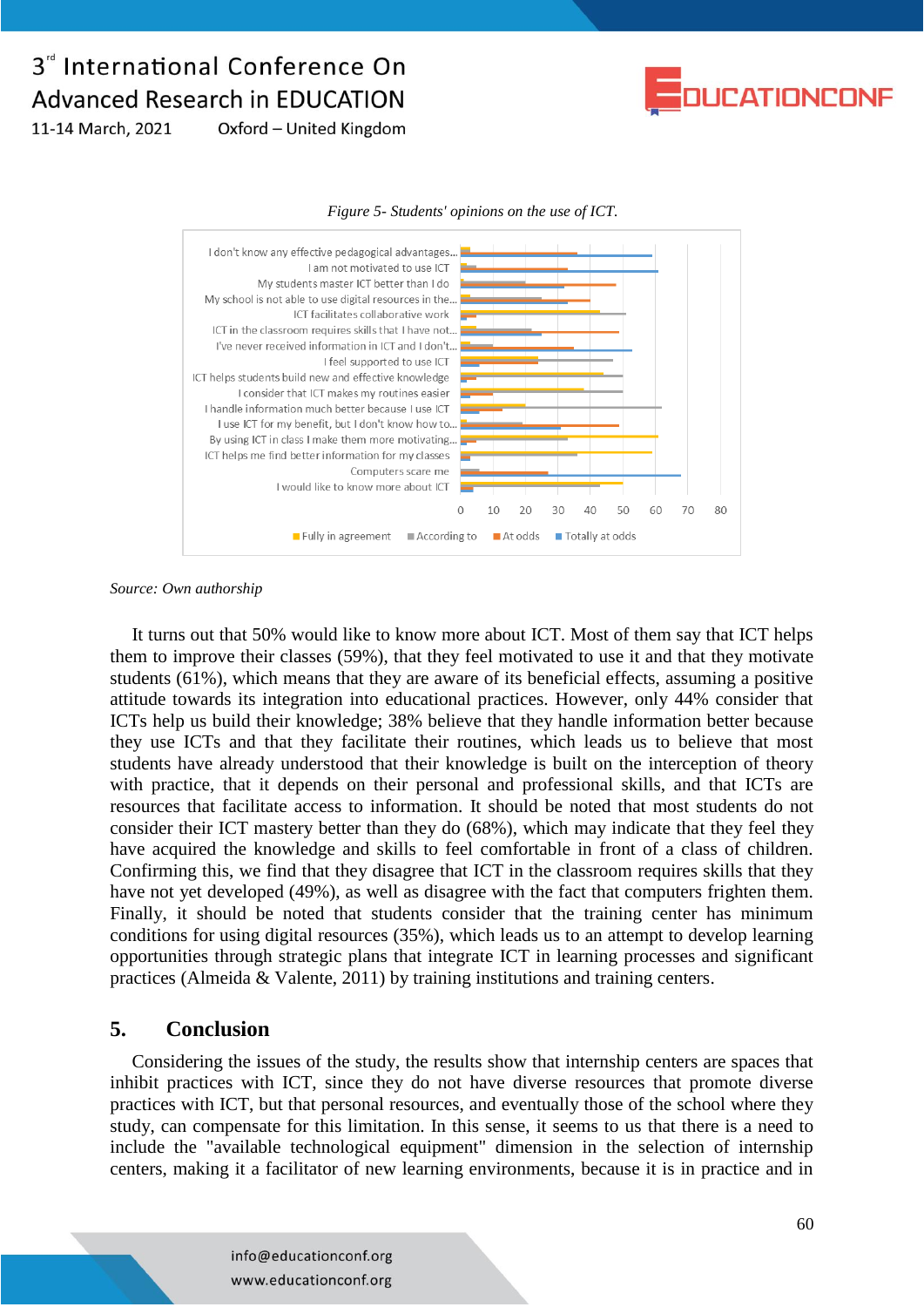

11-14 March, 2021 Oxford - United Kingdom

> confrontation with reality that professional teaching knowledge is acquired and developed, including the use of digital technologies. The results also show that students already apply digital resources in educational practices, although they do not do so very often, which opens up the possibility of research in this field, since they assume a positive and open attitude towards the integration of ICT because they are aware.

#### **Acknowledgment**

This work is financed by national funds through FCT - Foundation for Science and Technology, I.P., under the project UIDB/05198/2020 (Center for Research and Innovation in Education, inED).



### **References**

- Almeida, M. & Valente, J. (2011). *Tecnologias e Currículo: trajetórias convergentes ou divergentes?* (pp. 27–37).
- Azenha, M. (2010). *Construtivismo: de Piaget a Emília Ferreiro*. Editora Ática.
- Faria, E., Rodrigues, I., Perdigão, R., & Ferreira, S. (2017). *Perfil do aluno - competências para o século XXI.* Lisboa: Conselho Nacional de Educação.
- Ferreira, J. & Castro, P. (2019). Práticas e sujeitos da Educação Básica frente ao uso das tecnologias digitais: reflexões etnográficas. In J. Bueno, P. Aragão, & P. Castro (Eds.) *A formação de professores: entre a universidade e a educação básica* (pp. 14–40). Brasil: Campina, Editora eduepb.
- Flores, M. A. (2015). Formação de professores: questões críticas e desafios a considerar. In *Conselho Nacional de Educação, Atas do Seminário Formação Inicial de Professores* (CNE) (pp. 192–222).
- Galvão, C., Ponte, J. & Jonis, M. (2018). Os Professores e a sua Formação Inicial. In C. Galvão, J. P. da Ponte, M. Jonis, C. Faria, I. Chagas, C. Kullberg, M. Baptista, M. Onofre, & M. J. Martins (Eds.), *Práticas de Formação Inicial de Professores: Participantes e Dinâmicas* (pp. 25–46). Lisboa: Instituto de Educação, Universidade de Lisboa. http://hdl.handle.net/10451/32762.
- Gil, A. (2002). *Como elaborar projetos de pesquisa* (2.ª). São Paulo: Editora Atlas.
- Hargreaves, A. (2004). Mudança educacional inclusiva e exclusiva: respostas emocionais de professores e implicações para a liderança. *Liderança Escolar e Gestão, 24,* 287–309. https://doi.org/https://doi.org/10.1080/1363243042000266936
- Leite, W. & Ribeiro, C. (2012). A inclusão das TICs na educação brasileira: problemas e desafios. Magis*. Revista Internacional de Investigación En Educación, 5*(10), 173–187. https://www.redalyc.org/articulo.oa?id=281024896010